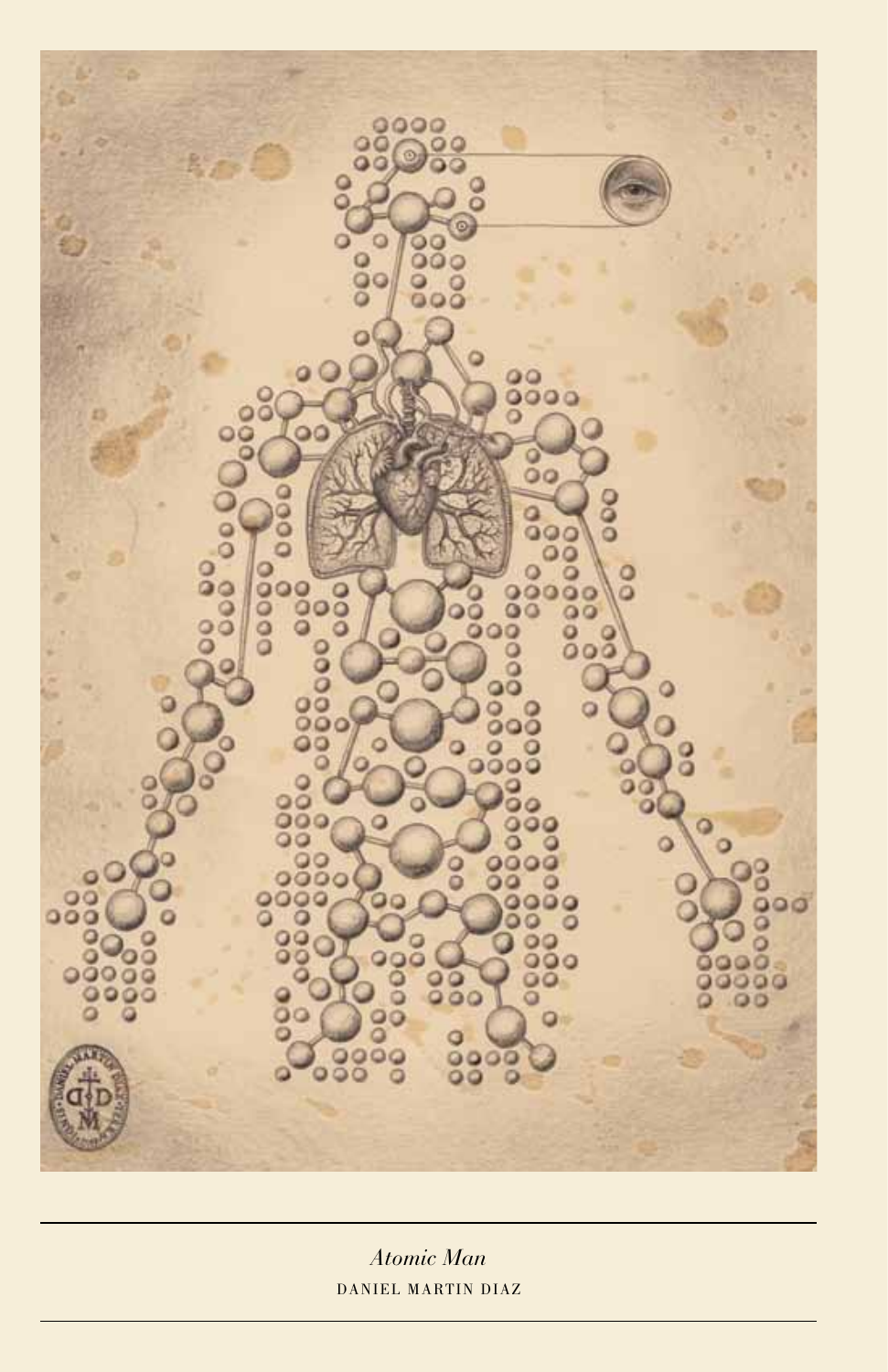## **VII.**

## BY HIS THINGS WILL YOU KNOW HIM

## *B Y cory* DOCTOROW

I thought that Mr. Purnell was a little young<br>to be a funeral director, but he had the<br>look down *cold*. In the instant between<br>his worm, dry handshake and my taking my to be a funeral director, but he had the look down *cold*. In the instant between his warm, dry handshake and my taking my hand back to remove my winter hat and stuff it into my pocket, he assumed the *look*, a kind of concerned, knowing sympathy that suggested he'd weathered plenty of grief in his day and he was there to help you get through your own. He gestured me onto an oatmeal-colored wool sofa and pulled his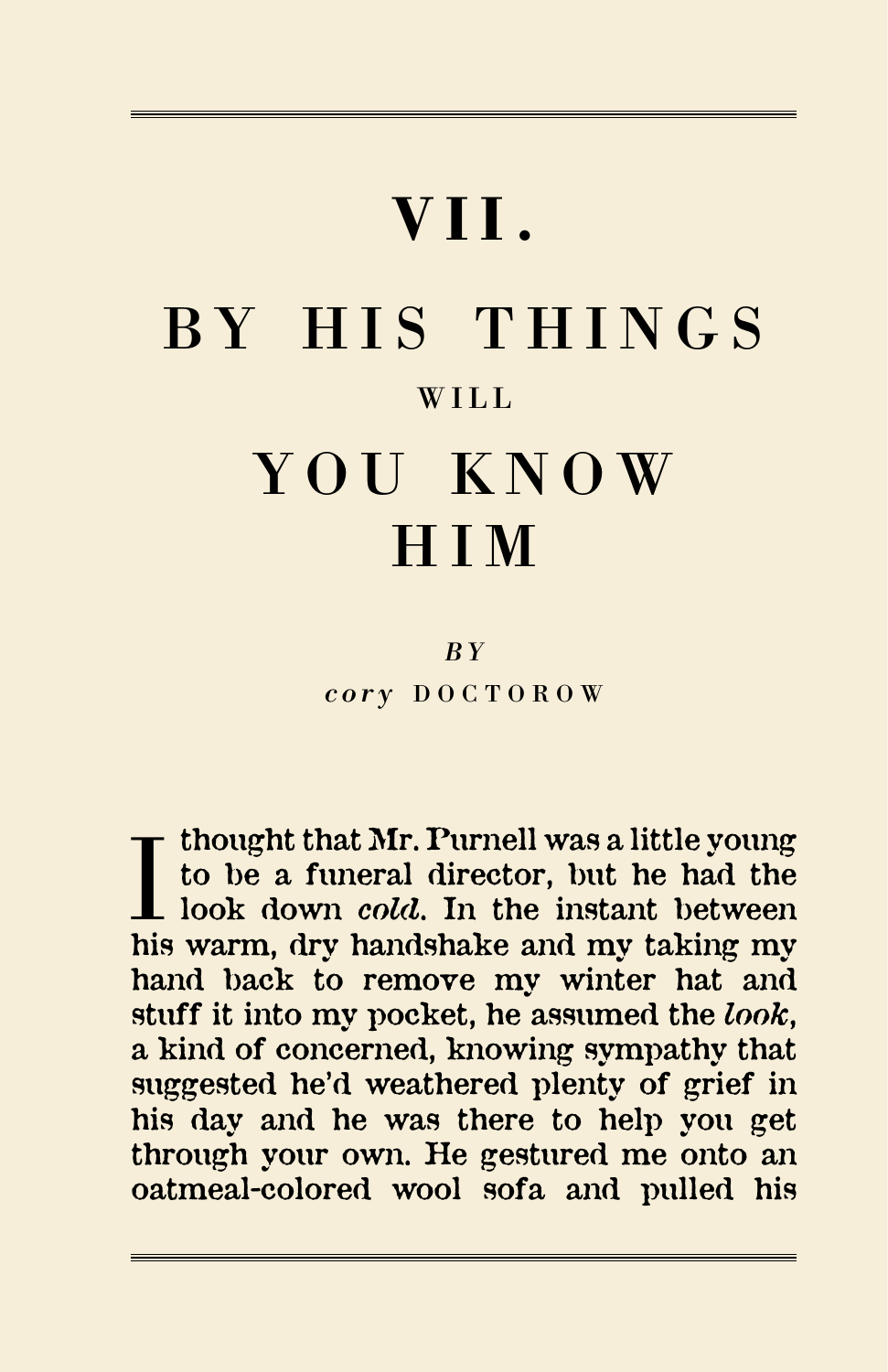wheeled office chair around to face me. I hung my coat over the sofa arm and sat down and crossed and uncrossed my legs.

"So, it's like I said in the email—" was as far as I got and then I stopped. I felt the tears prick at the back of my eyes. I swallowed hard. I rubbed at my stubble, squeezed my eyes shut. Opened them.

If he'd said *anything*, it would have been the wrong thing. But he just gave me the most minute of nods—somehow he knew how to embed sympathy in a tiny nod; he was some kind of prodigy of grief-appropriate body language—and waited while the lump in my throat sank back down into my churning guts.

"Uh. Like I said. We knew Dad was sick but not how sick. None of us had much to do with him for, uh, a while." Fifteen years, at least. Dad did his thing, we did ours. That's how we all wanted it. But why did my chest feel like it was being crushed by a slow, relentless weight? "And it turns out he didn't leave a will." Thanks, Dad. How long, how many years, did you have after you got your diagnosis? How many years to do one tiny thing to make the world of the living a simpler place for your survivors?

Selfish, selfish *prick*.

Purnell let the silence linger. He was good. He let the precisely correct interval go past before he said, "And you say there is insurance?"

"Funeral insurance," I said. "Got it with his severance from Compaq. I don't think he even knew about it, but one of his buddies emailed me when the news hit the web, told me where to look. I don't know what his policy number was or anything—"

"We can find that out," Purnell said. "That's the kind of thing we're good at."

"Can I ask you something?"

"Of course."

"Why don't you have a desk?"

He shrugged, tapped the tablet he'd smoothed out across his lap. "I feel like a desk just separates me from my clients." He gestured around his office, the bracketless shelves in somber wood bearing a few slim books about mourning, some abstract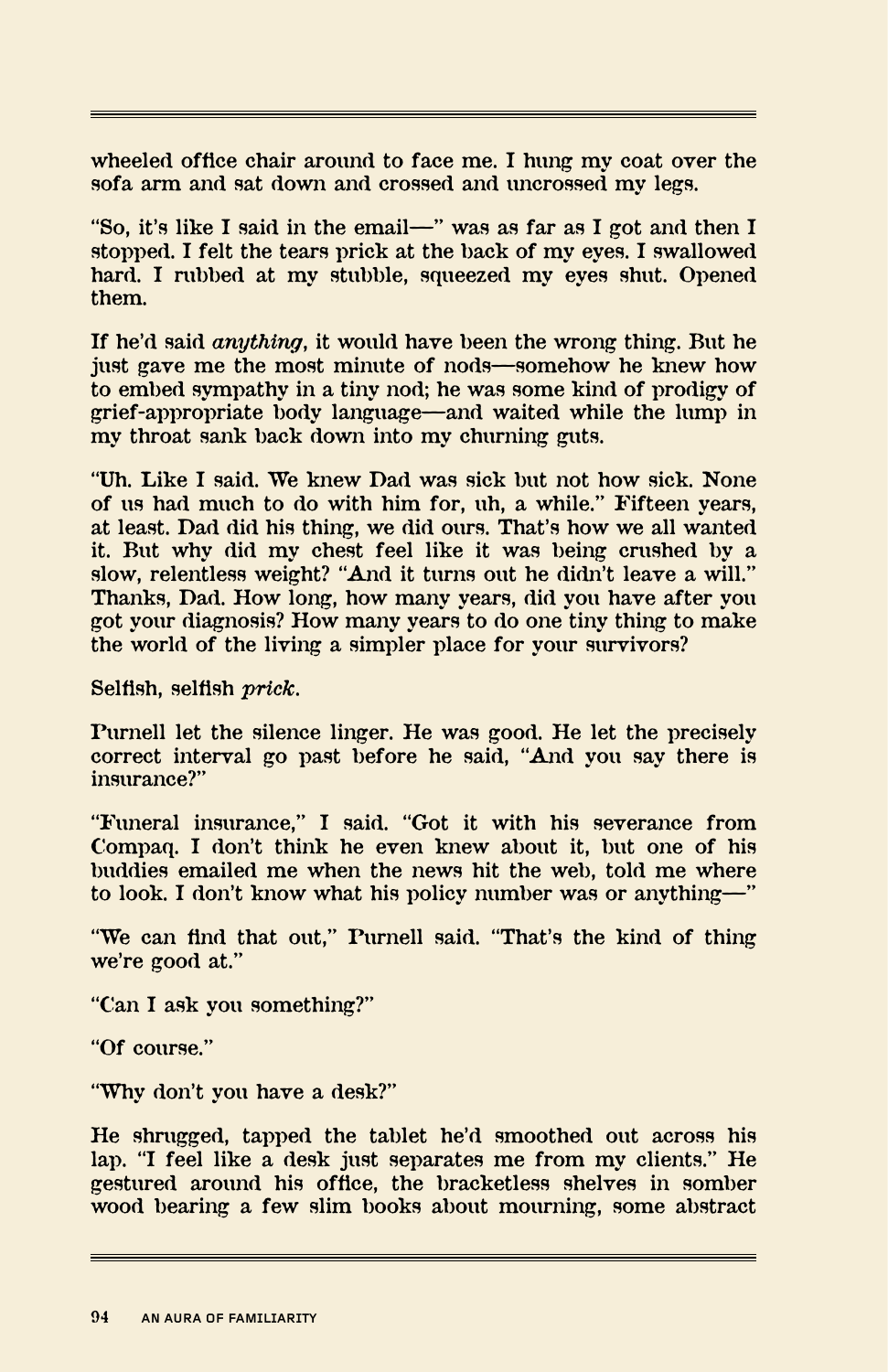sculptures carved from dark stone or pale, bony driftwood. "I don't need it. It's just a relic of the paper era. I'd much rather sit right here and talk with you, face to face, figure out how I can help you."

\* \* \*

I'd googled him, of course. I'd googled the whole process. The first thing you learn when you google funeral homes is that the whole thing is a ripoff. From the coffin—the "casket," which is like a coffin but more expensive—to the crematorium to the wreath to the hearse to the awful online memorial site with sappy music—all a scam, from stem to stern. It's a perfect storm of graft: a bereaved family, not thinking right; a purchase you rarely have to make; a confusion of regulations and expectations. Add them all up and you're going to be mourning your wallet along with your dear departed.

Purnell gets good google. They say he's honest, modern, and smart. They say he's young, and that's a positive, because it makes him a kind of digital death native, and that's just what we need, my sister and I, as we get ready to bury Herbert Pink: father, nerd, and lifelong pain in the ass. The man I loved with all my heart until I was 15 years old, whereupon he left our mother, left our family, and left our lives. After that, I mostly hated him. You should know: hate is not the opposite of love.

\* \* \*

I was suddenly mad at this young, modern, honest, smart undertaker. I mean, *funeral director*. "Look," I said. "I didn't really even know my father, hadn't seen him in years. I don't need 'help,' I just need to get him in the ground. With a minimum of hand holding and fussing."

He didn't flinch, even though there'd been no call for that kind of outburst. "Bruce," he said, "I can do that. If you're in a hurry, we can probably even do it by tomorrow. It looks like your father's insurance would take you through the whole process. We'd even pay the deductible for you." He paused to let that sink in. "But Bruce, I *do* think I can help you. You're your father's executor, and he died intestate. That means a long, slow probate."

"So what? I don't care about any inheritance. My dad wasn't a rich man, you know."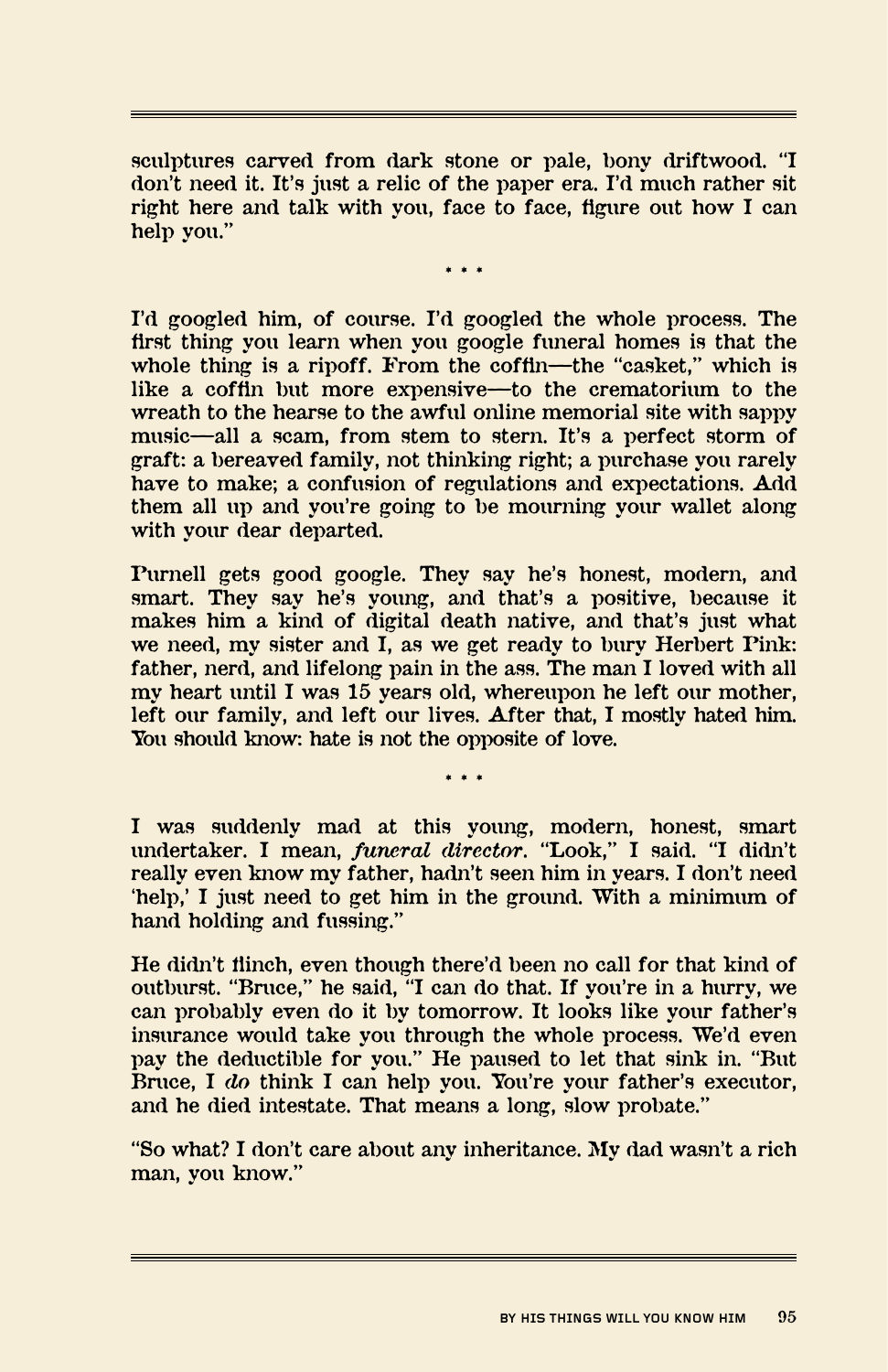"I'm sorry, that's not what I meant to imply. Your father died intestate, and there's going to be taxes to pay, bills to settle. You're going to have to value his estate, produce an inventory, possibly sell off his effects to cover the expenses. Sometimes this can take years."

He let that sink in. "All right," I said, "that's not something I'd thought of. I don't really want to spend a month inventorying my father's cutlery and underwear drawer."

He smiled. "I don't suppose a court would expect you to get into that level of detail. But the thing is, there's better ways to do this sort of thing. You think that I'm young for a funeral director."

The non sequitur caught me off guard. "I, uh, I suppose you're old enough—"

"I *am* young for this job. But you know what Douglas Adams said: everything invented before you were born is normal and ordinary and is just a natural part of the way the world works. Anything after your fifteenth birthday is new and exciting and revolutionary. Anything invented after you're thirty-five is against the natural order of things. The world has changed a lot since you were born, and changed even more since *I* was born, and I have to tell you, I think that makes my age an asset, not a liability.

"And not in some nebulous, airy-fairy way. Specifically, the fact that I'm 27 years old is how I got onto the beta-test for this." He handed me his tablet. I smoothed it out and looked at it. It took me a minute to get what I was seeing. At first, I thought I was looking through a live camera feed from some hidden webcam in his office, but then I noticed I wasn't in the picture. Then I thought I might be seeing a video loop. But after a few experimental prods, I understood that this was a zoomable panoramic image of the room in which I was sitting.

"Pick up one of the sculptures," he said. I zoom-dragged to one of them, a kind of mountainscape made of something black and nonreflective. It had pleasing proportions, and a play of textures I quite admired. I double-tapped it and it filled the screen, allowing me to rotate it, zoom in on it. Playing along, I zoomed way up until it became a mash of pixellated JPEG noise, then back out again.

"Now try the white one," he said, pointing at a kind of mathematical solid that suggested some kind of beautiful calculus, behind him and to the left. Zooming to it, I discovered that I could go to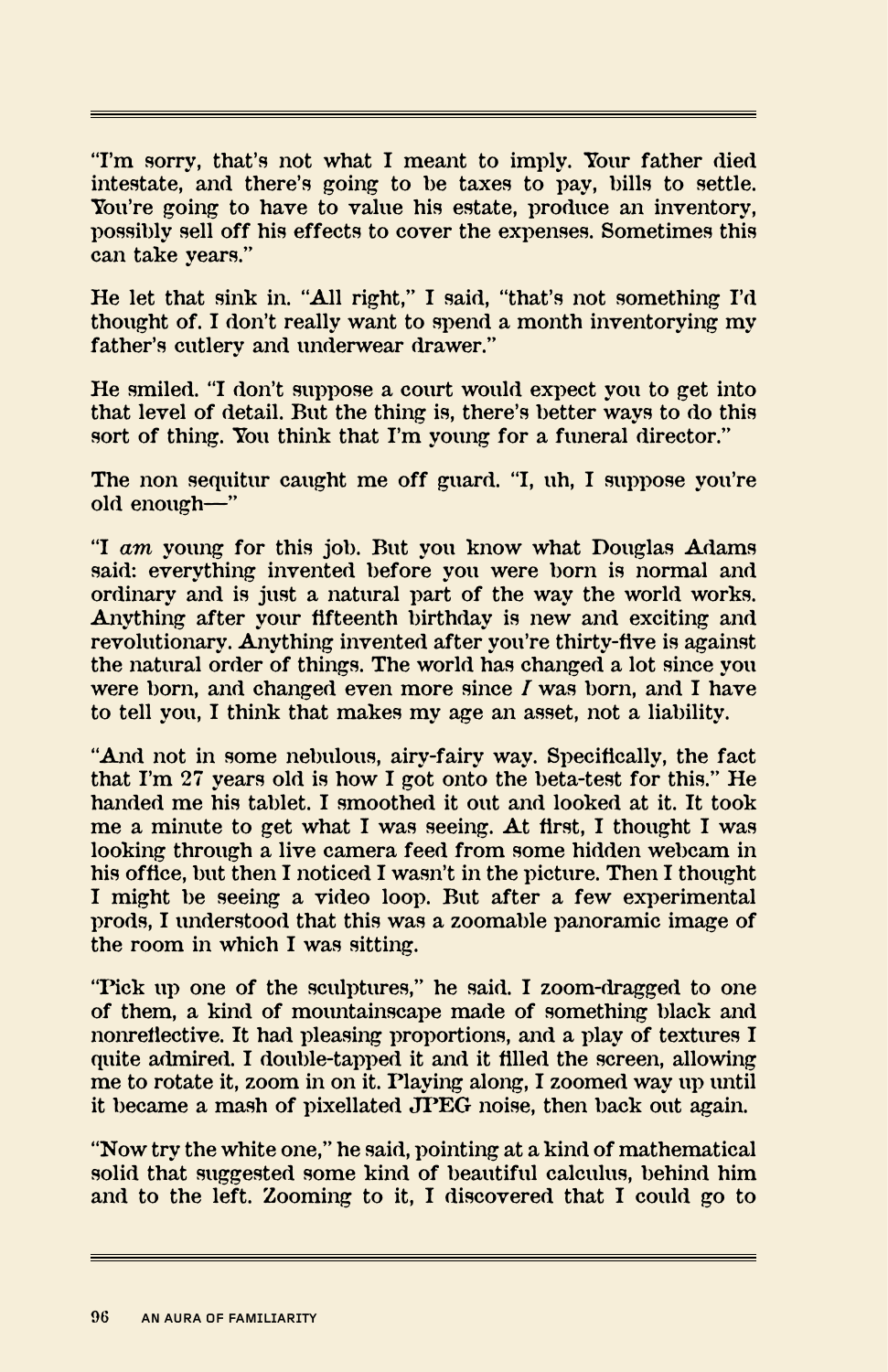infinite depth on it, without any jaggies or artifacts appearing. "It's so smooth because there's a model of it on Thingiverse, so the sim just pulled in the vectors describing it and substituted a rendering of them for the bitmap. Same with the shelves. They're Ikea, and all Ikea furniture has publicly disclosed dimensions, so they're all vector based." I saw now that it was true: the shelves had a glossy perfection that the rest of the room lacked.

"Try the books," he said. I did. A copy of *The Egyptian Book of the Dead* opened at a touch and revealed its pages to me. "Booksearch scans," he said.

I zoomed around some more. The camel-colored coat hanging on the hook on the back of the door opened itself and revealed its lining. My pinky nail brushed an icon and I found myself looking at a ghostly line-art version of the room, at a set of old-fashioned metal keys in the coat's pocket, and as I zoomed out, I saw that I was able to see into the walls—the wiring, the plumbing, the 2´4 studs.

"Teraherz radar," he said, and took the tablet back from me. "There's more to see, and it gets better all the time. There were a couple of books it didn't recognize at first, but someone must have hooked them into the database, because now they move. That's the really interesting thing, the way this improves continuously—"

"Sorry," I said. "What are you showing me?"

"Oh," he said. "Right. Got ahead of myself. The system's called Infinite Space and it comes from a start-up here in Virginia. They're a DHS spinout, started out with crime-scene forensics and realized they had something bigger here. Just run some scanners around the room and give it a couple of days to do the hard work. If you want more detail, just unpack and repack the drawers and boxes in front of it—it'll tell you which ones have the smallest proportion of identifiable interior objects. You won't need to inventory the cutlery; that shows up very well on a teraherz scan. The underwear drawer is a different matter."

I sat there for a moment, thinking about my dad. I hadn't been to his place in years. The docs had shown me the paramedics' report, and they'd called it "crowded," which either meant that they were very polite or my dad had gotten about a million times neater since I'd last visited him. I'd been twenty before I heard the term "hoarder," but it had made instant sense to me.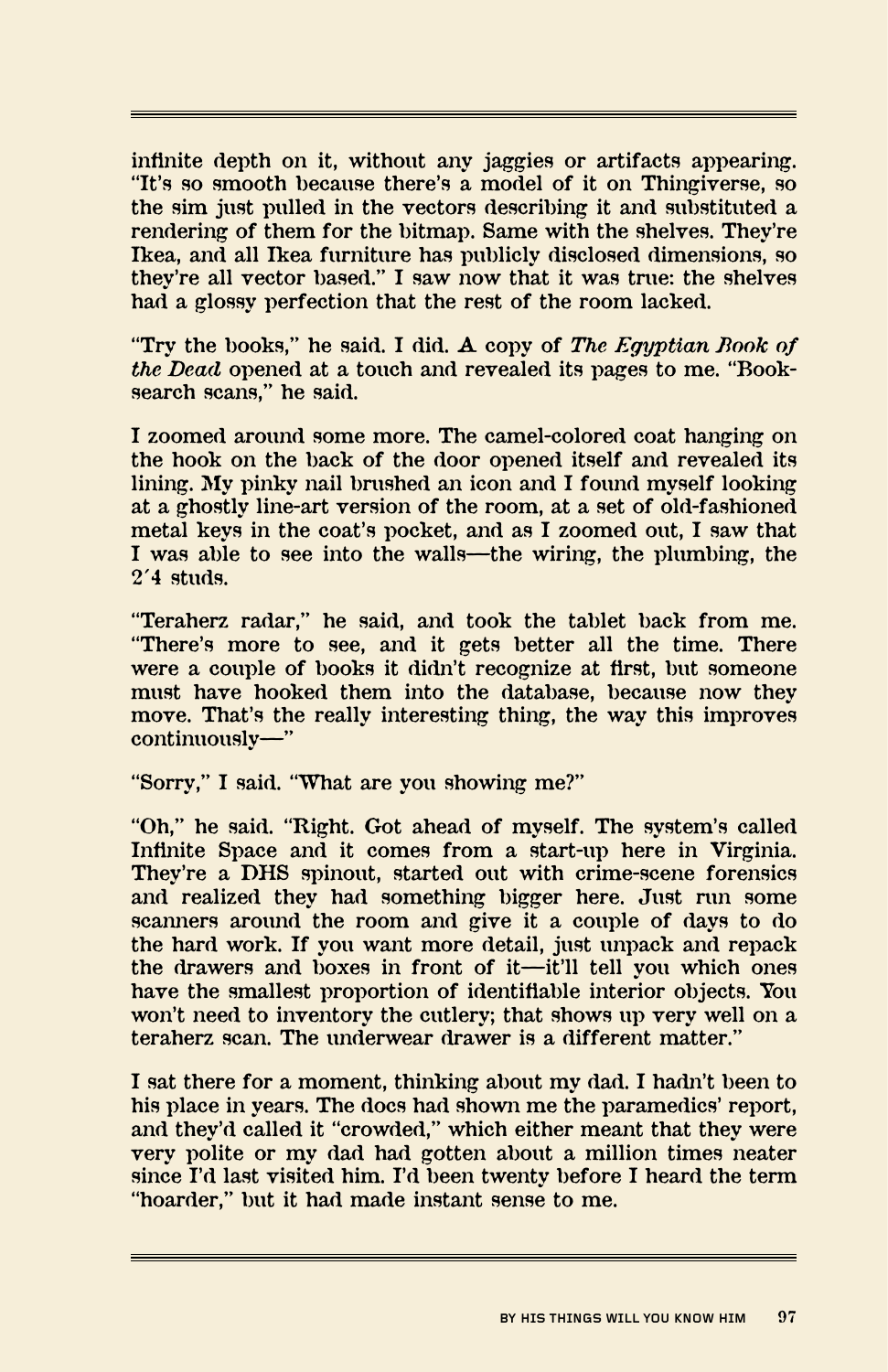Purnell was waiting patiently for me, like a computer spinning a watch cursor while the user was woolgathering. When he saw he had my attention, he tipped his head minutely, inviting me to ask any questions. When I didn't, he said, "You know the saying, 'You can't libel the dead'? You can't invade the dead's privacy, either. Using this kind of technology on a living human's home would be a gross invasion of privacy. But if you use it in the home of someone who's died alone, it just improves a process that was bound to take place in any event. Working with Infinite Space, you can even use the inventory as a checklist, value all assets using current eBay blue-book prices, divide them algorithmically or manually, even turn it into a packing and shipping manifest you can give to movers, telling them what you want sent where. It's like full-text search for a house."

I closed my eyes for a moment. "Do you know anything about my father?"

For the first time, his expression betrayed some distress. "A little," he said. "When you showed up in my calendar, it automatically sent me a copy of the coroner's report. I could have googled further, but . . . " He smiled. "You can't invade the privacy of the dead, but there's always the privacy of the living. I thought I'd leave that up to you."

"My father kept things. I mean, he didn't like to throw things away. Nothing." I looked into his eyes as I said these words. I'd said them before, to explain my spotless desk, my habit of opening the mail over a garbage can and throwing anything not urgent directly into the recycling pile, my weekly stop at the thrift-store donation box with all the things I'd tossed into a shopping bag on the back of the bedroom door. Most people nodded like they understood. A smaller number winced a little, indicating that they had an idea of what I was talking about.

A tiny minority did what Purnell did next: looked back into my eyes for a moment, then said, "I'm sorry."

"Yeah," I said. "He was always threatening to start an antique shop, or list his stuff on eBay. Once he even signed a lease, but he never bought a cash register. Never unlocked the front door, near as I could tell. But he was always telling me that his things were valuable, to the right person." I swallowed, feeling an echo of the old anger I'd suppressed every time he'd played that loop for me. "But if there was anything worth anything in that pile, well, I don't know how I'd find it amid all the junk."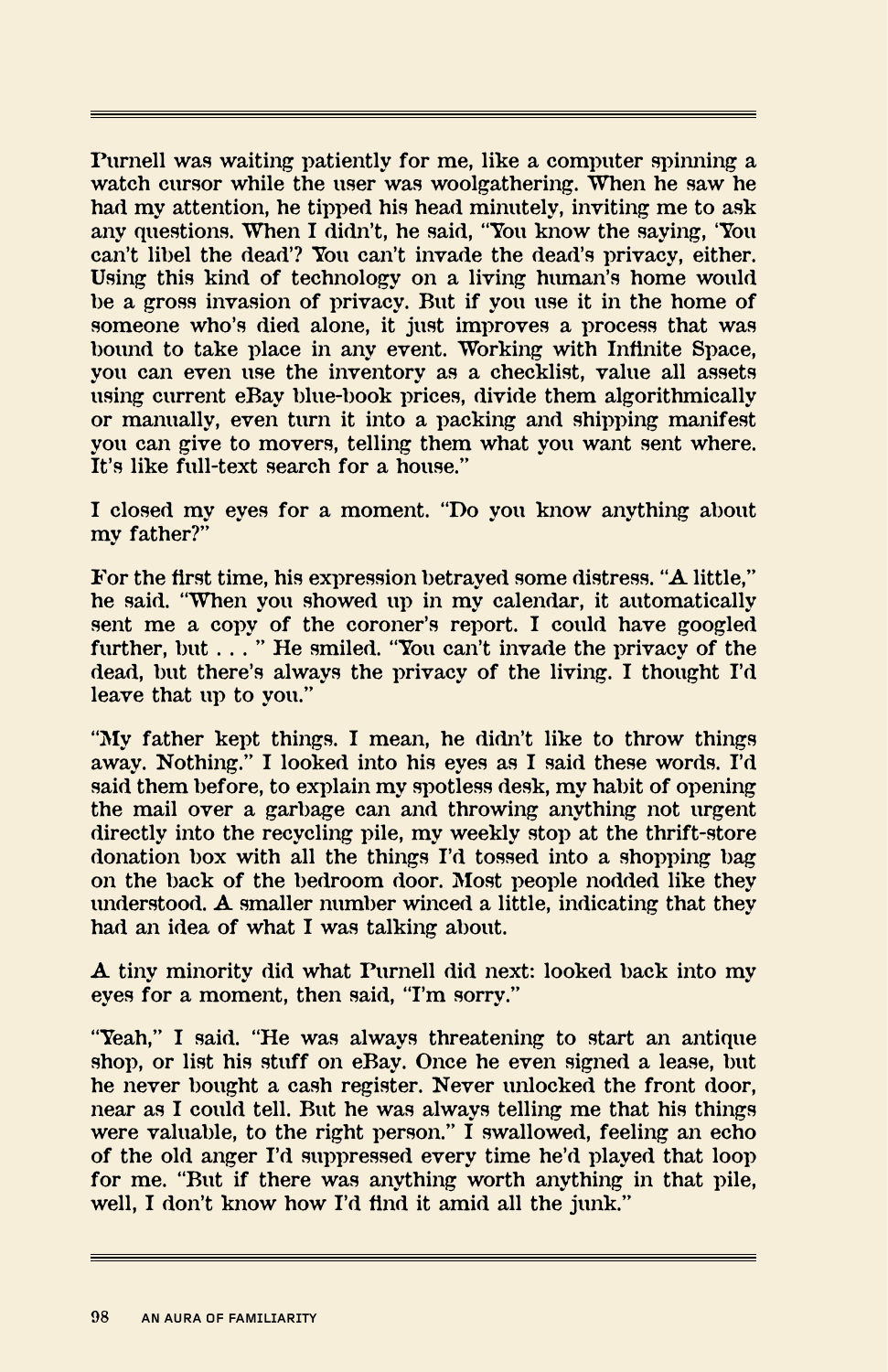"Bruce, you're not the first person to find himself in this situation. Dealing with an estate is hard at the best of times, and times like this, I've had people tell me they just wanted to torch the place, or bulldoze it."

"Both of those sound like good ideas, but I have a feeling you don't offer those particular services."

He smiled a little funeral director's smile, but it went all the way to his eyes. "No," he said. "I don't. But, huh." He stopped himself. "This sounds a bit weird, but I've been looking forward to a situation like this. It was what I thought of immediately when I first saw Infinite Space demoed. This is literally the best test case I can imagine for this."

I wish I was the kind of guy who didn't cry when his father, estranged for decades, died alone and mad in a cluttered burial chamber of his own lunatic design. But I'd cried pretty steadily since I'd gotten the news. I could tell that I was about to cry now. There were Kleenex boxes everywhere. I picked one up and plucked out a tissue. Purnell didn't look away but managed to back off slightly just by altering his posture. It was enough to give me the privacy to weep for a moment. The tears felt good this time, like they had somewhere to go. Not the choked cries I'd found myself loosing since I'd first gotten the news.

\* \* \*

"Yeah," I said. "Yeah, I think it probably is."

I'd expected Roomba-style rolling robots and wondered how they'd get around the narrow aisles between the drifts and piles of things in Dad's house. There were a few of those, clever ones, the size of my old Hot Wheels cars, and six-wheeled so they could drive in any direction. But the heavy lifting was done by the quadrotors, each the size of a dragonfly, swarming and swooping and flocking with an eerie, dopplered whine that bounced around in the piles of junk. Bigger rotors went around and picked up the groundeffect vehicles, giving them lifts up and down the stairs. As they worked, their data streamed back into a panorama on Purnell's laptop. We sat on the porch steps and watched the image flesh out. The renderer was working from bitmaps and dead-reckoning telemetry to build its model, and it quivered like a funhouse as it continuously refined its guesses about the dimensions. At one point, the living room sofa appeared to pierce the wall behind us, the sofa itself rendered as a kind of eye-wateringly impossible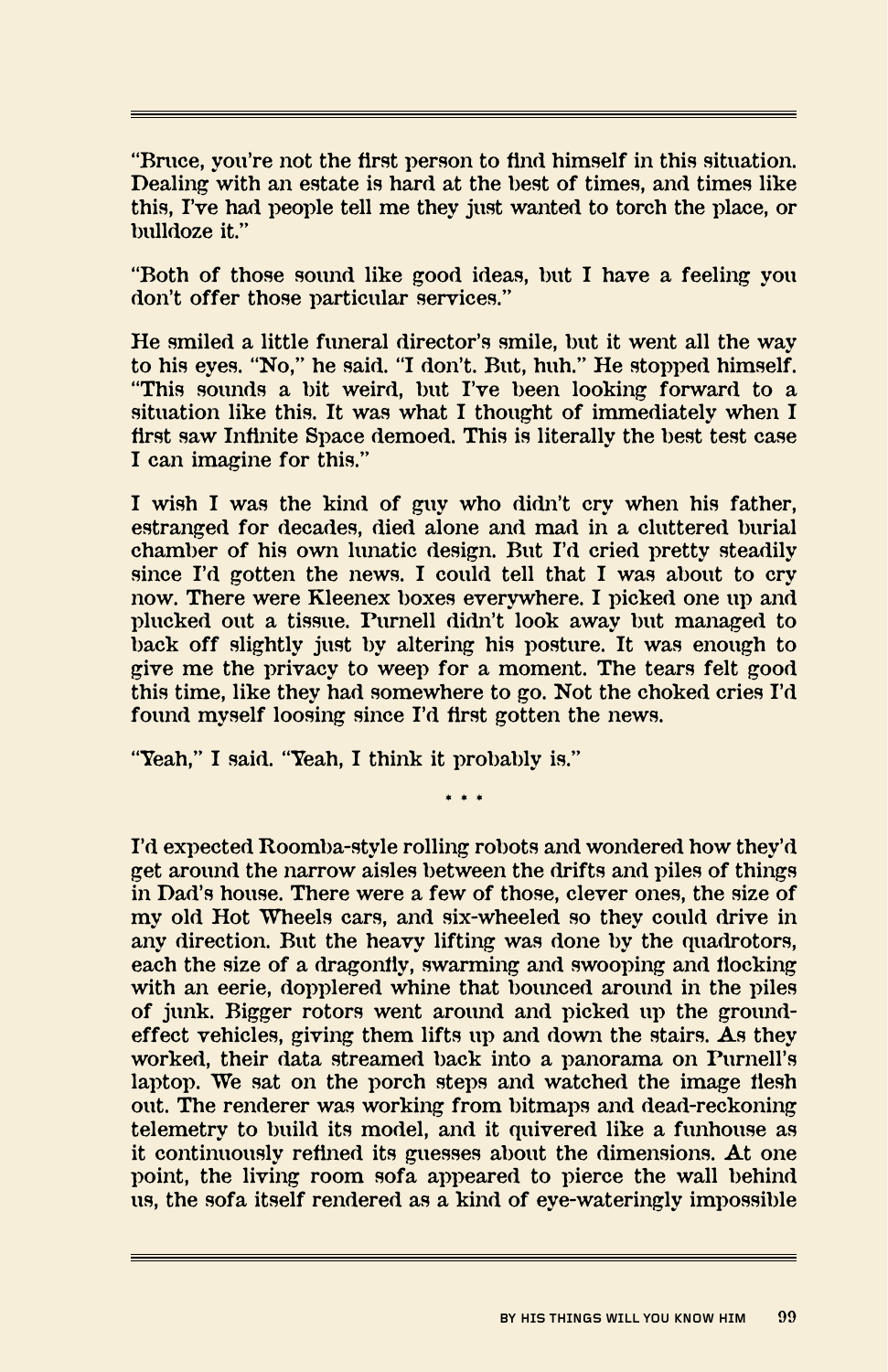Escherling that was thick and thin simultaneously. The whole region glowed pink.

"See," Purnell said. "It knows that there's something wrong there. There's going to be a ton of quads tasked to it any second now." And we heard them buzzing through the wall as they conferred with one another and corrected the software's best guesses. Flicking through the panoramas, we saw other pink areas, saw them disappear as the bad geometries were replaced with sensible ones in a series of eyeblink corrections. There was something comforting about watching all the detail fill in, especially when the texturemaps appeared in another eyeblink, skinning the wireframes and giving the whole thing the feeling of an architectural rendering. The bitmaps had their own problems: improbable corners, warped-mirror distortions, but I could see that the software was self-aware enough to figure out its own defects, painting them with a pink glow that faded as the approximations were fined down with exact images from the missing angles.

All this time, there'd been a subtle progress bar creeping in fits and starts across the bottom of the screen, just few pixels' worth of glowing silverly light, and now it was nearly all the way. "You don't have to do the next part," he said. "If you'd rather wait out here—"

"I'll do it," I said. "It's okay."

"They gave us eight scanners. That's more than we should need for a two-bedroom house. Two should do it. One, even, if you don't mind moving it, but I thought—"

"It's okay," I said again. "I can do this."

I shook my own tablet out and pinched it rigid, holding it before me like a treasure map as I walked through the front door.

The smell stopped me in my tracks. It had been teasing me all the morning on the porch, but that was the attenuated, diluted version. Now I was breathing in the full-strength perfume, the smell of all my fathers' dens: damp paper, oxidizing metal, loose copper pennies, ancient cleaners vaporizing through the pores in their decaying bottles, musty cushions, expired bulk no-name cheerios, overloaded power strips, mouse turds, and the trapped flatulence of a thousand lonely days. Overlaid with it, a rotten meat smell.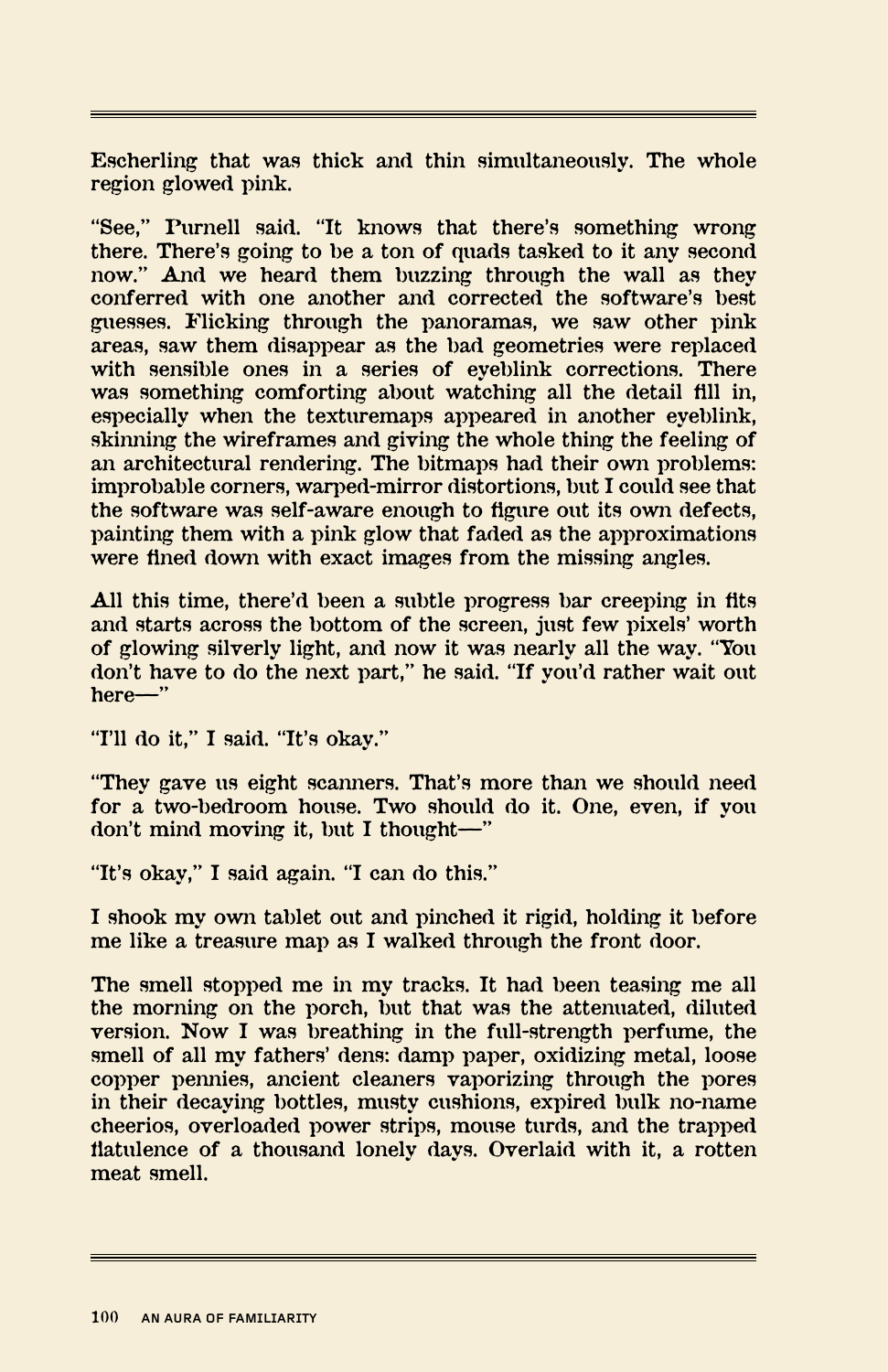My father had been dead for at least a week before they found him.

\* \* \*

Infinite Space wanted teraherz scanners in several highly specific locations. Despite Purnell's assurances, it turned out that we needed to reposition half a dozen of them, making for fourteen radar panoramas in all. I let him do the second placement and went back out onto the porch to watch the plumbing and structural beams and wiring ghost into place as the system made sense of the scans. I caught a brief, airport-scan flash of Purnell's naked form, right down to his genitals, before the system recognized a human silhouette and edited it out of the map. The awkwardness was a welcome change from the cramped, panicked feeling that had begun the moment I'd stepped into Dad's house.

The screen blinked and a cartoon chicken did a little ironic head tilt in the bottom left corner. It was my little sister, Hennie, who is much more emotionally balanced than me, hence her ability to choose a self-mocking little avatar. I tapped and then cupped the tablet up into a bowl shape to help it triangulate its sound on my ear. "Have you finished mapping the burial chamber, Indiana Bruce?" She's five years younger than me, and Dad left when she was only ten, and somehow it never seemed to bother her. As far as she was concerned, her father died decades ago, and she'd never felt any need to visit or call the old man. She'd been horrified when she found out that I'd exchanged a semi-regular, semi-annual email with him.

I snuffled up the incipient snot and tears. "Funny. Yeah, it's going fast. Mostly automatic. I'll send it to you when it's done."

She shook her head. "Don't bother. It'll just give Marta ideas." Marta, her five-year-old daughter, refused to part with so much as a single stuffed toy and had been distraught for months when they remodeled the kitchen, demanding that the old fridge be brought back. I never wanted to joke about heredity and mental illness, but Hennie was without scruple on this score and privately insisted that Marta was just going through some kind of essential post-toddler conservatism brought on by the change to kindergarten and the beginning of a new phase of life.

"It's pretty amazing, actually. It's weird, but I'm kind of looking forward to seeing the whole thing. There's something about all that mess being tamed, turned into a spreadsheet—"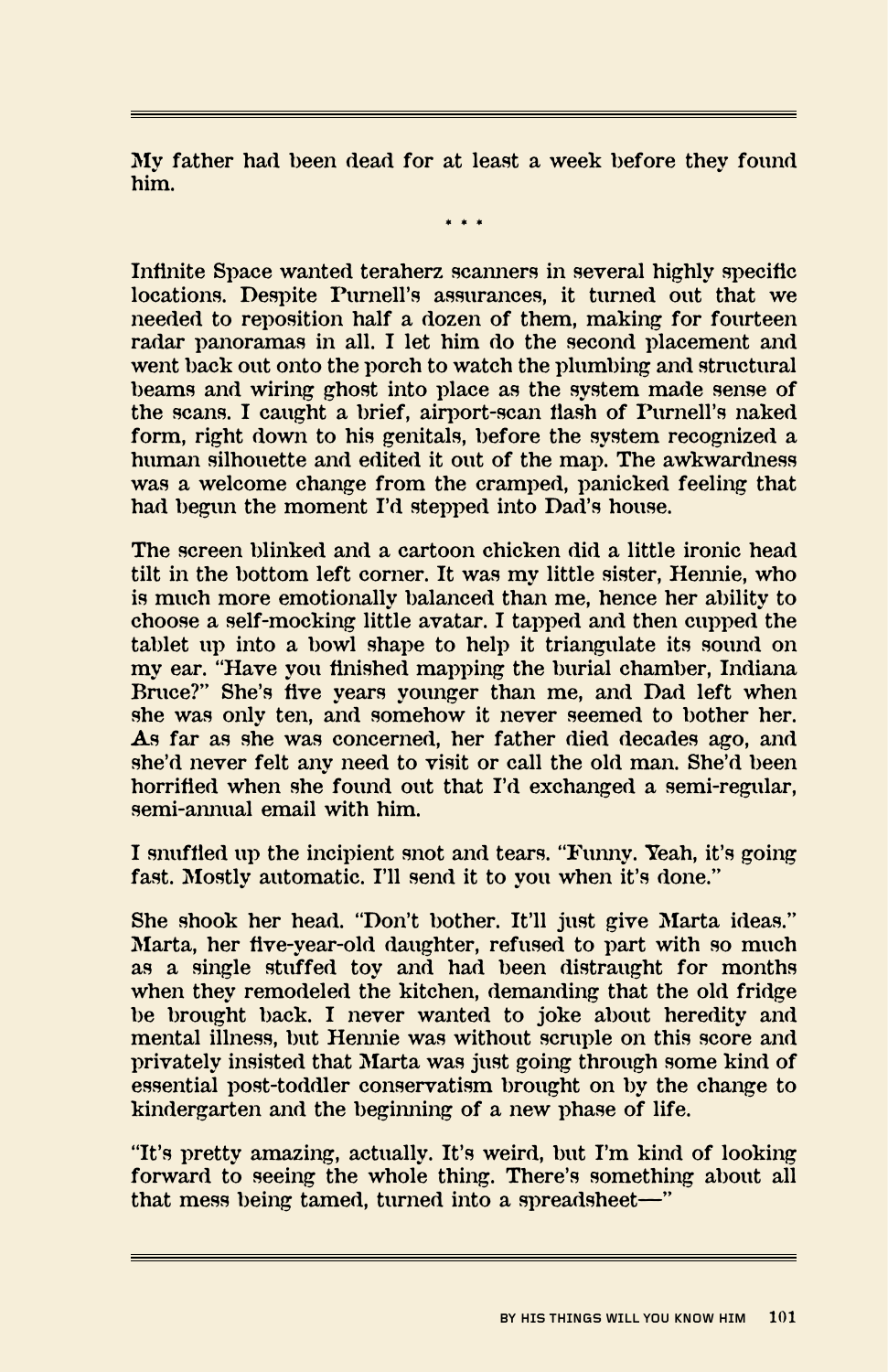"Listen to yourself, Bruce. The opposite of compulsive mess isn't compulsive neatness—it's general indifference to stuff altogether. I don't know that this is very healthy."

I felt an irrational, overarching anger at this, which is usually a sign that she's right. I battened it down. "Look, if we're going to divide the estate, we're going to have to inventory it, and—"

"Wait, what? Who said anything about dividing anything? Bruce, you can keep the money, give it to charity, flush it down the toilet, or spend it on lap dances for all I care. I don't want it."

"But half of it is yours—I mean, it could go into Marta's college fund—"

"If Marta wants to go to college, she can sweat some good grades and apply for a scholarship. I don't give a damn about university. It's a big lie anyway—the return on investment just isn't there." Whenever Hennie starts talking like a stockbroker, I know she's looking to change the subject. She can talk economics all day long, and will, if you poke her in a vulnerable spot.

"Okay, okay. I get it. Fine. I won't talk about it with you if it bugs you. You don't have to know about it."

"Come on, Bruce, I don't mean it that way. You're my brother. You and Marta and Sweyn"—her husband—"are all the family I've got. I just don't understand why you need to do this. It's got me worried about you. You know that you had no duty to him, right? You don't owe him anything."

"This isn't about him. It's about me." *And you*, I added to myself. *Someday you'll want to know about this, and you'll be glad I did it*. I didn't say it, of course. That would have been a serious tactical mistake.

"Whatever you say, Bruce. Meantime, and for the record, Sweyn's looked up the information for the intestasy trustee. Anytime you want, you can step away from this. They'll liquidate his estate, put the proceeds into public-spirited projects. You can just step away anytime. Remember that."

"I'll remember. I know you want to help me out here, but seriously, this is something I need to do."

"This is something you think you need to do, Bruce."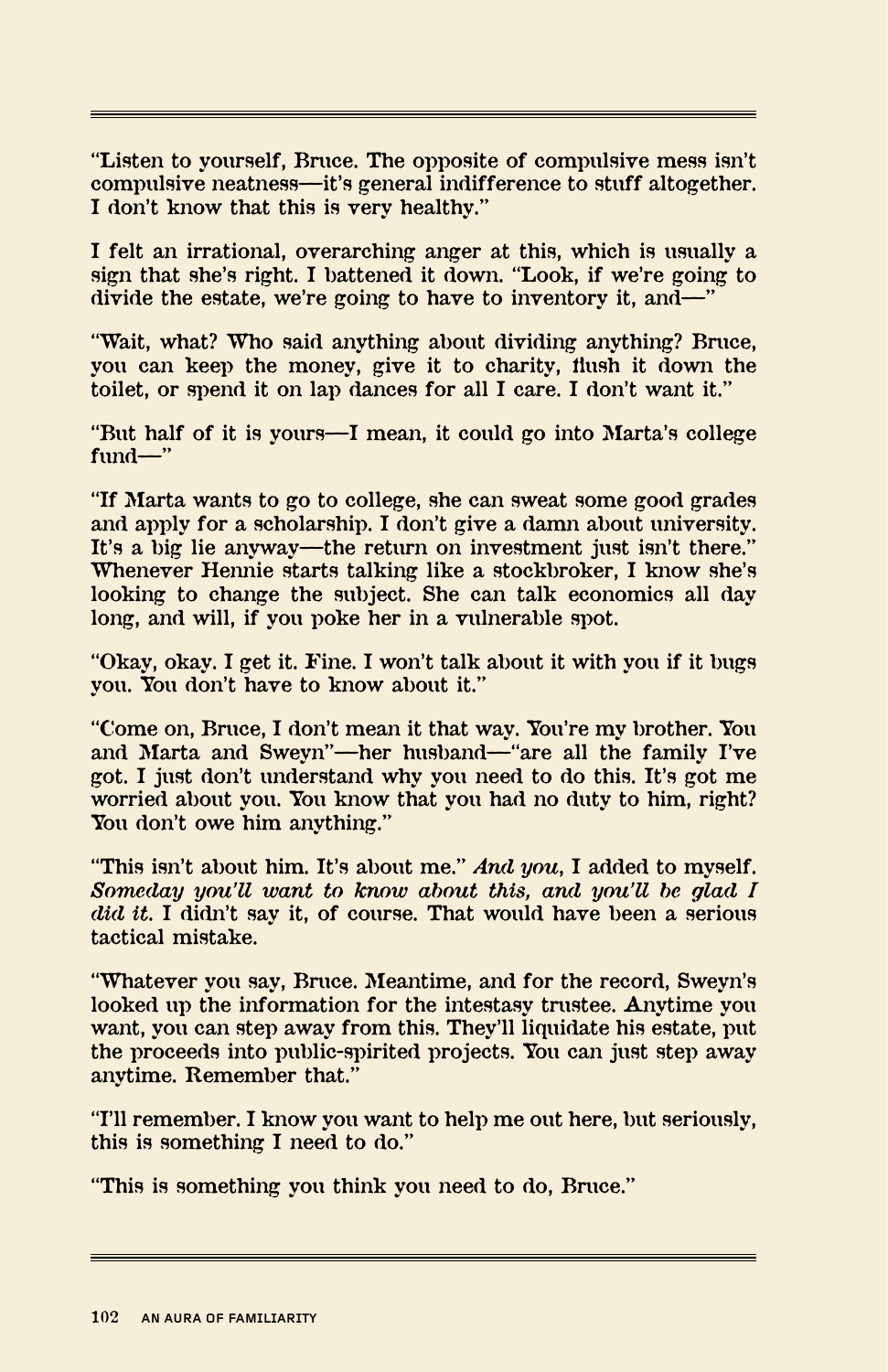"Yeah," I said. "If that makes you feel better, then I can go with that."

\* \* \*

I got the impression that Infinite Space was tremendously pleased to have hit on a beta tester who was really ready to put their stuff through its paces. A small army of turkers were bid into work, filling in descriptions and URLs for everything the software couldn't recognize on its own. At first they'd been afraid that we'd have to go in and rearrange the piles so that the cameras could get a look at the stuff in the middle, but a surprising amount of it could be identified edge on. It turns out books aren't the only thing with recognizable spines, assuming a big and smart enough database. The Infinites (yes, they called themselves that, and they generated a near-infinite volume of email and tweets and statuses for me, which I learned to skim quickly and delete even faster) were concerned at first that it wouldn't work for my dad's stuff because so much of their secret sauce was about inferences based on past experience. If the database had previously seen a thousand yoga mats next to folded towels, then the ambiguous thing on top of a yoga mat that might be a fitted sheet and might be a towel was probably a towel.

Dad's teetering piles were a lot less predictable than that, but as it turned out, there was another way. Since they had the dimensions and structural properties for everything in the database, they were able to model how stable a pile would be if the towels were fitted sheets and vice-versa, and whittle down the ambiguities with physics. The piles were upright, therefore they were composed of things that would be stable if stacked one atop another. The code took very little time to implement and represented a huge improvement on the overall database performance.

"They're getting their money's worth out of you, Bruce," Purcell told me, as we met in his office that week. He had my dad's ashes, in a cardboard box. I looked at it and mentally sized it up for its regular dimensions, its predictable contents. They don't put the whole corpseworth of ashes in those boxes. There's no point. A good amount of ashes are approximately interchangeable with all the ashes, symbolically speaking. The ashes in that box would be of a normalized distribution and weight and composition. They could be predicted with enormous accuracy, just by looking at the box and being told what was inside it. Add a teraherz scan—just to be sure that the box wasn't filled with lead fishing weights or cotton candy—and the certainty skyrockets.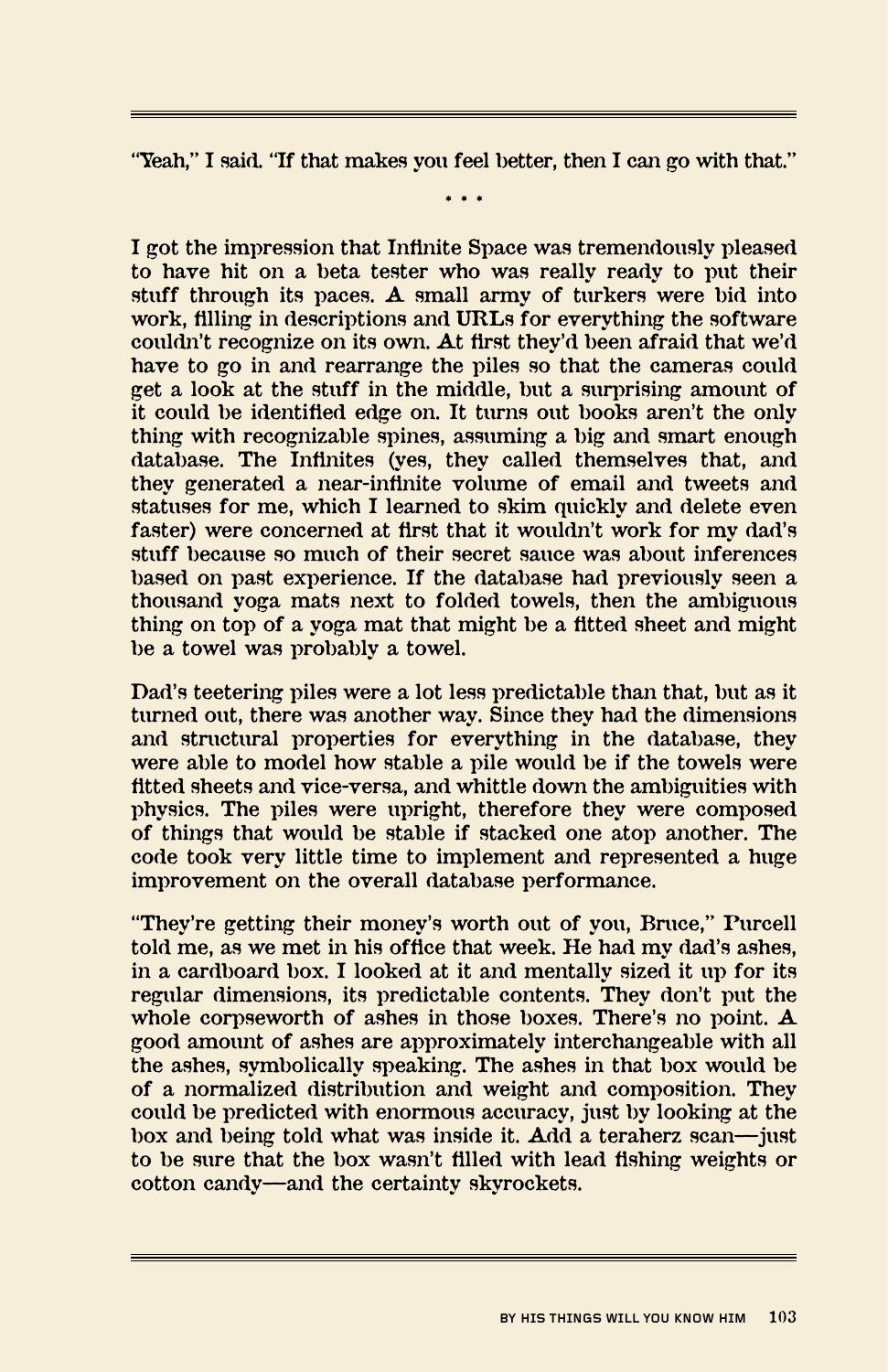I hefted the box. "You could have dinged the insurance for a fancy urn," I said.

He shrugged. "It's not how I do business. You don't want a fancy urn. You're going to scatter his remains. An urn would just be landfill, or worse, something you couldn't bring yourself to throw away."

"I can bring myself to throw anything away," I said, with half a smile. Quipping. Anything to prolong the moment before that predictable box ended up in my charge. In my hands.

He didn't say anything. Part of the undertaker's toolkit, I suppose. Tactful silence. He held the box in the ensuing silence, never holding it out to me or even shifting it subtly in my direction. He was good. I'd take it when I was ready. I would never be ready. I took it.

It was lighter than I thought.

\* \* \*

"Hennie, I need to ask you something and you're not going to like it."

"It's about him."

"Right," I said. I stared at the ceiling, my eyes boring through the plaster and beams into the upstairs spare room, where I'd left the box, in the exact center of the room, which otherwise held nothing but three deep Ikea storage shelves—they'd render beautifully, was all I could think of when I saw them now—lined with big, divided plastic tubs, each neatly labeled.

"Bruce, I don't want—"

"I know you don't. But look, remember when you said I was all the family you had left?"

"You and Mattie and Sweyn."

"Yes. Well, you're all I have left, too."

"You should have thought of that before you got involved. You've got no right to drag me into this."

"I've got Dad's ashes."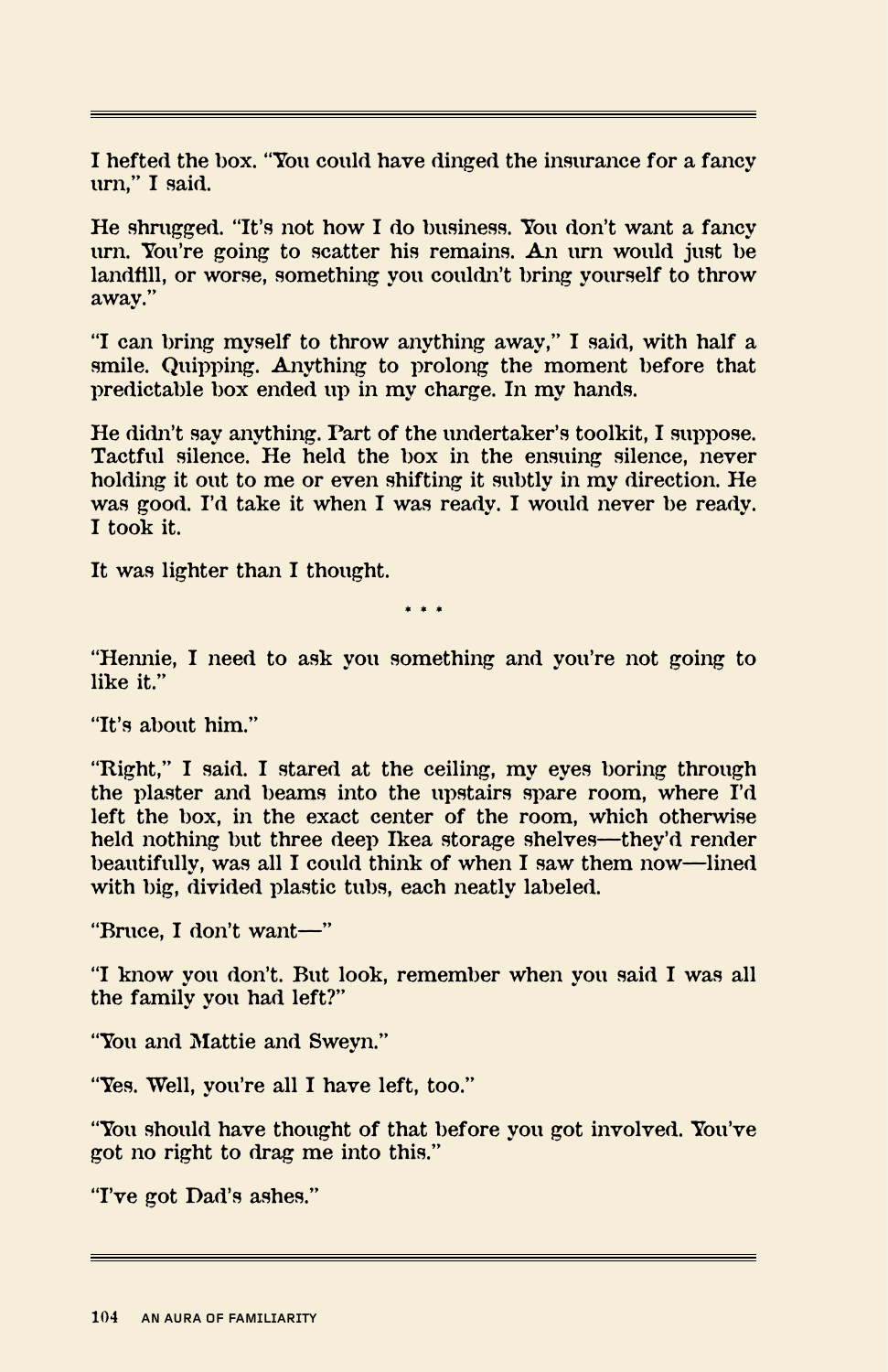That broke her rhythm. We'd fallen into the bickering cadence we'd perfected during a thousand childhood spats where we'd demanded that Mom adjudicate our disputes. Mom wasn't around to do that anymore. Besides, she'd always hated doing it and made us feel like little monsters for making her do so. I don't know that we'd had a fight like that in the seven years since she'd been gone.

"Oh, Bruce," she said. "God, of course you do. I don't want them."

"I don't want them either. I was thinking I'd, well, scatter them."

"Where? In his house? Another layer of dust won't hurt, I suppose."

"I don't think that's a good idea. What about by Mom's grave?"

"Don't you *dare*." The vicious spin on the last word was so intense I fumbled my tablet and had to catch it as it floated toward the floor on an errant warm air current.

"Sorry," I said.

"He never *earned* the right to be with Mom. He never earned what you're giving him. He never earned me sparing a single brain cell for him. He's not worth the glucose my neurons are consuming."

"He was sick, Hennie."

"He did *nothing* to get better. There are meds. Therapies. When I cleaned out Mom's place, I found the letters from the therapists she'd set him up with, asking why he never showed up for the intake appointments. He did nothing to earn any of this."

It dawned on me that Hennie had dealt with all of Mom's stuff without ever bothering me. Mom had left a will, of course, and set out some bequests for me, and she hadn't lived in a garbage house. But it must have been a lot of work, and Hennie had never once asked for my help.

"I'm sorry, Hennie, I never should have bothered you. You're right."

"Wait, Bruce, it's okay—"

"No, really. I'll deal with this. It's just a box of ashes. It's just stuff. I can get rid of stuff."